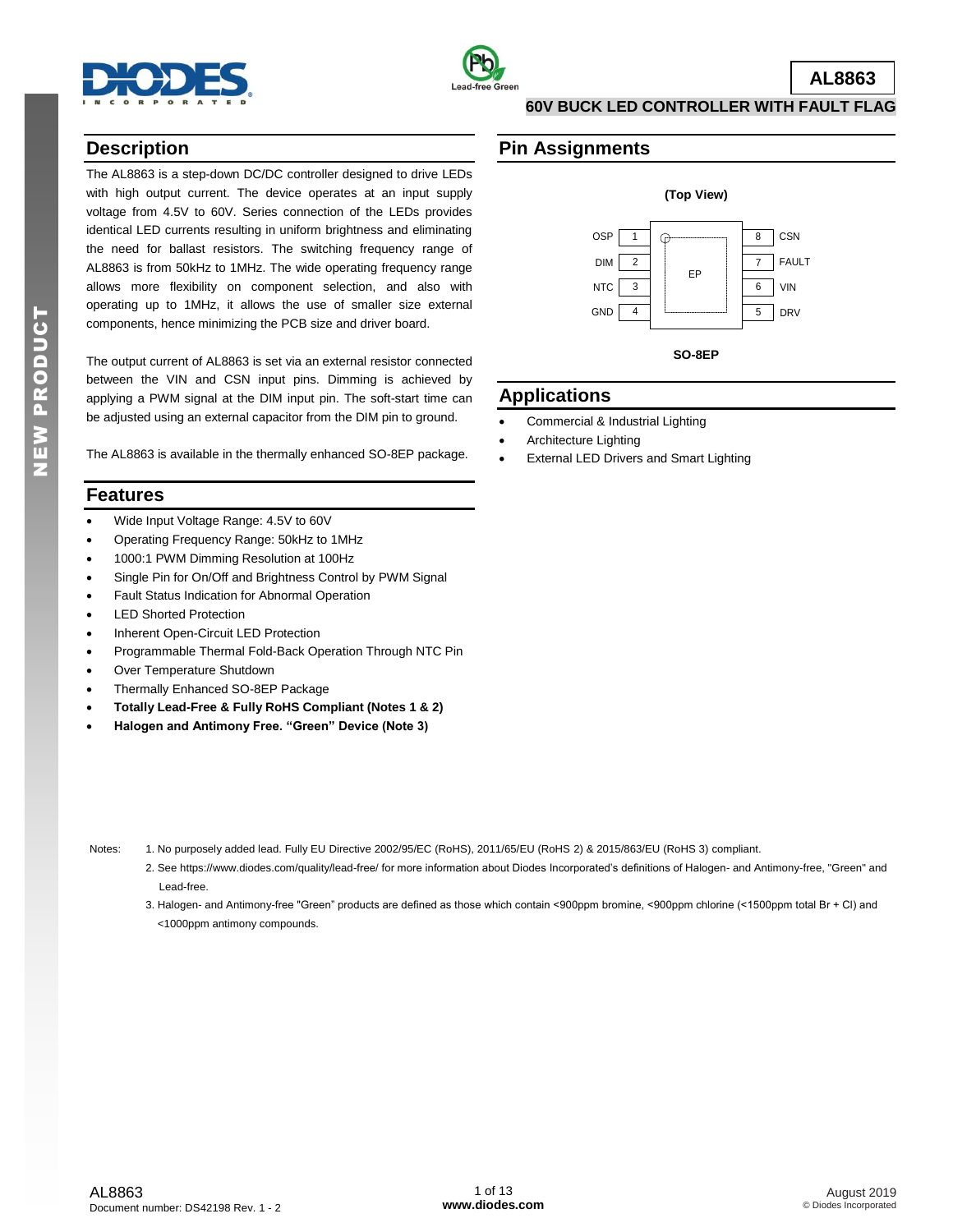

# **Typical Applications Circuit**



# **Pin Descriptions**

| <b>Pin Number</b> | <b>Pin Name</b> | <b>Function</b>                                                                                                                                                                                                                                                                                                                                                                                                                                                                                                 |
|-------------------|-----------------|-----------------------------------------------------------------------------------------------------------------------------------------------------------------------------------------------------------------------------------------------------------------------------------------------------------------------------------------------------------------------------------------------------------------------------------------------------------------------------------------------------------------|
|                   | <b>OSP</b>      | <b>Output Shorted Protection</b>                                                                                                                                                                                                                                                                                                                                                                                                                                                                                |
| 2                 | <b>DIM</b>      | Multi-function On/Off and brightness control pin:<br>Leave floating for normal operation<br>Drive to voltage below 0.3V to turn off output current<br>$\bullet$<br>Drive with an analog voltage >2.6V, output current will be 100% of lout Nom<br>$\bullet$<br>A PWM signal (Low level <0.3V, High level >2.6V, transition time less than 1µs) allows the output<br>current to be adjusted over a wide range up to 100%<br>Connect a capacitor from this pin to ground to increase soft-start time<br>$\bullet$ |
| 3                 | NTC             | Connect a NTC resistor to GND to set thermal fold-back break point                                                                                                                                                                                                                                                                                                                                                                                                                                              |
| 4                 | <b>GND</b>      | Ground                                                                                                                                                                                                                                                                                                                                                                                                                                                                                                          |
| 5                 | <b>DRV</b>      | <b>Gate Driver</b>                                                                                                                                                                                                                                                                                                                                                                                                                                                                                              |
| 6                 | <b>VIN</b>      | Input voltage (4.5V to 60V). Decouple to ground with 10µF or higher X7R ceramic capacitor close to<br>device.                                                                                                                                                                                                                                                                                                                                                                                                   |
|                   | <b>FAULT</b>    | Fault Report Pin. Asserted Low to report faulty conditions. Needs an external pull-up resistor.                                                                                                                                                                                                                                                                                                                                                                                                                 |
| 8                 | <b>CSN</b>      | Current sense negative input. Connect current sense resistor from VIN to CSN for high-side current<br>sense control                                                                                                                                                                                                                                                                                                                                                                                             |
| 9                 | EP              | Exposed pad. Connect to GND and thermal mass for enhanced thermal impedance. Should not be used<br>as electrical ground conduction path.                                                                                                                                                                                                                                                                                                                                                                        |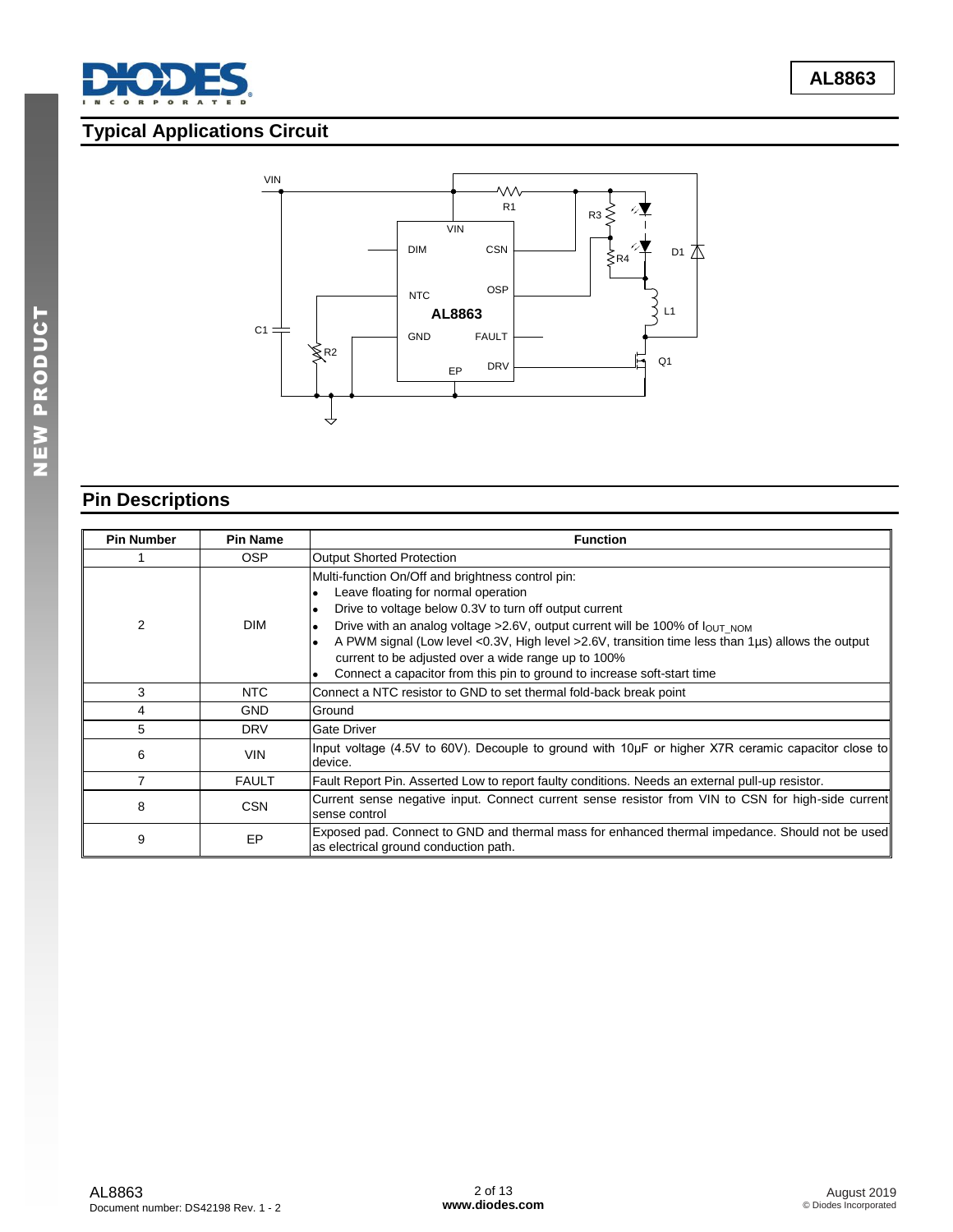

## **Functional Block Diagram**



# **Absolute Maximum Ratings (Note 4)**

| Symbol                                                   | <b>Parameter</b>                      | Rating           | Unit |
|----------------------------------------------------------|---------------------------------------|------------------|------|
| V <sub>IN</sub>                                          | Input Voltage                         | $-0.3$ to $+65$  |      |
| V <sub>CSN</sub> , V <sub>FAULT</sub> , V <sub>OSP</sub> | CSN, FAULT, OSP Pin Voltage           | $-0.3$ to $+65$  |      |
| V <sub>DRV</sub>                                         | DRV Pin Voltage                       | $-0.3$ to $+20$  |      |
| V <sub>DIM</sub> , V <sub>NTC</sub>                      | DIM, NTC Pin Voltage                  | $-0.3$ to $+5.5$ |      |
|                                                          | <b>Operating Junction Temperature</b> | $-40$ to $+150$  | °C   |
| l stg                                                    | Storage Temperature Range             | $-65$ to $+165$  | ∘∩   |

Note: 4. Stresses greater than those listed under "*Absolute Maximum Ratings*" can cause permanent damage to the device. These are stress ratings only, and functional operation of the device at these or any other conditions beyond those indicated under "*Recommended Operating Conditions*" is not implied. Exposure to "*Absolute Maximum Ratings*" for extended periods can affect device reliability.

## **ESD Ratings**

| <b>Symbol</b> | <b>Parameter</b>           | Rating     | Unit |
|---------------|----------------------------|------------|------|
| √ESD          | Human-Body Model (HBM)     | $\pm 2000$ |      |
|               | Charged-Device Model (CDM) | $\pm 750$  |      |

## **Recommended Operating Conditions**

| Symbol          | <b>Parameter</b>                     | Min | Max    | Unit    |
|-----------------|--------------------------------------|-----|--------|---------|
| V <sub>IN</sub> | Input Voltage                        | 4.Ե | 60     |         |
| ιsω             | <b>Operating Frequency</b>           | 50  | 1000   | kHz     |
|                 | <b>Operating Ambient Temperature</b> | -40 | $+125$ | $\circ$ |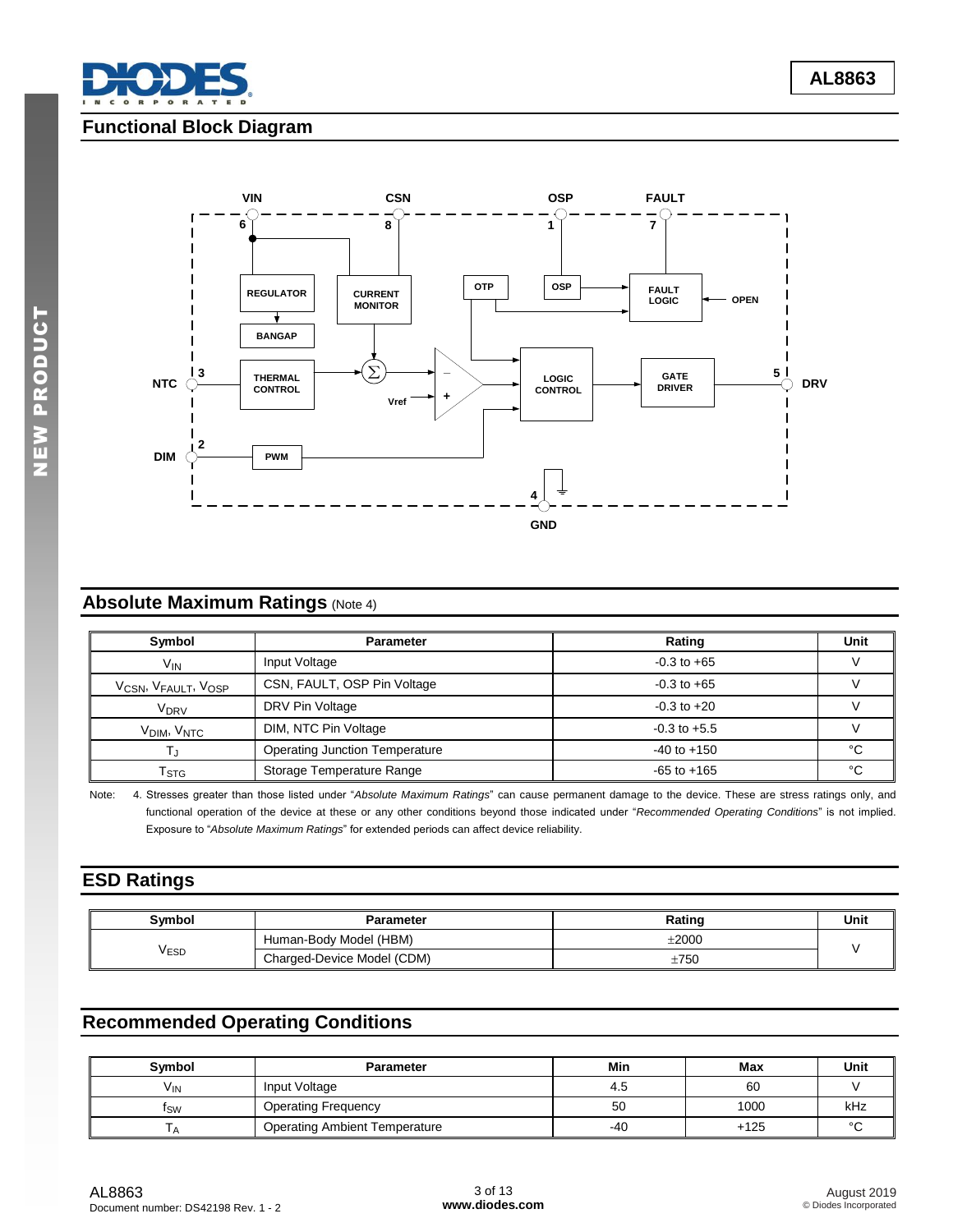## **Thermal Information** (Note 5)

| Symbol     | Parameter                                | Rating | Unit |
|------------|------------------------------------------|--------|------|
| <b>UJA</b> | Junction-to-Ambient Thermal Resistance   | 56     | °C/W |
| AJC        | Junction-to-Case(Top) Thermal Resistance |        | °C/W |

Note: 5. Device mounted on 2"\*2" FR-4 substrate PC board, 2oz copper, with minimum recommended pad on top layer and thermal vias to bottom layer ground plane.

## **Electrical Characteristics** (TA = +25°C, V<sub>IN</sub> = 12V, unless otherwise specified.)

| Symbol                     | Parameter                                                  | <b>Conditions</b>                          | Min                               | Typ                      | Max                               | Unit           |
|----------------------------|------------------------------------------------------------|--------------------------------------------|-----------------------------------|--------------------------|-----------------------------------|----------------|
| <b>INPUT VOLTAGE (VIN)</b> |                                                            |                                            |                                   |                          |                                   |                |
| <b>VIN</b>                 | Input Voltage                                              |                                            | 4.5                               |                          | 60                                | V              |
| <b>UVLO</b>                | <b>VIN UVLO Rising Threshold</b>                           |                                            |                                   | 4.3                      |                                   | $\vee$         |
| UVLO_HYS                   | VIN UVLO Hysteresis                                        |                                            | $\overbrace{\phantom{123221111}}$ | 150                      |                                   | mV             |
| lo                         | Quiescent Current                                          | DIM pin floating                           |                                   | 600                      |                                   | μA             |
|                            | <b>CURRENT REGULATION (VIN, CSN)</b>                       |                                            |                                   |                          |                                   |                |
| <b>VSENSE</b>              | Mean Current Sense Threshold Voltage                       | Measured on CSN Pin with<br>Respect to VIN | 95                                | 100                      | 105                               | mV             |
| VSENSE_HYS                 | Sense Threshold Hysteresis                                 |                                            |                                   | ±13                      | $\overline{\phantom{0}}$          | mV             |
| <b>I</b> CSN               | <b>CSN Pin Input Current</b>                               | $V_{CSN} = V_{IN} - 0.1$                   |                                   | 16                       |                                   | μA             |
| <b>GATE DRIVER (DRV)</b>   |                                                            |                                            |                                   |                          |                                   |                |
| VGATE HIGH                 | Gate Driver Output Voltage High                            | $V_{IN}$ = 12V, Sourcing 20mA              | 9                                 | $\overline{\phantom{0}}$ | $\overline{\phantom{0}}$          | V              |
| <b>VGATE LOW</b>           | Gate Driver Output Voltage Low                             | $V_{IN}$ = 12V, Sinking 20mA               |                                   | $\overline{\phantom{0}}$ | 0.5                               | $\vee$         |
| <b>VGATE CLAMP</b>         | Gate Driver Clamp Voltage                                  | $V_{IN}$ = 18V, Sourcing 20mA              |                                   | $\overline{\phantom{0}}$ | 15                                | $\vee$         |
| t <sub>RISE</sub>          | Gate Driver Rising Time                                    | $V_{IN} = 13V, C = 10nF$                   |                                   | 100                      |                                   | ns             |
| t <sub>FALL</sub>          | Gate Driver Falling Time                                   | $V_{IN} = 13V, C = 10nF$                   | —                                 | 60                       | $\overline{\phantom{0}}$          | ns             |
| R <sub>GH</sub>            | Gate Driver High Side Resistance                           | $I_{DRV} = -20mA$                          | —                                 | 5.7                      | $\overline{\phantom{0}}$          | Ω              |
| $R_{GL}$                   | Gate Driver Low Side Resistance                            | $I_{DRV} = 20mA$                           |                                   | 2.2                      |                                   | Ω              |
| <b>PWM DIMMING (DIM)</b>   |                                                            |                                            |                                   |                          |                                   |                |
| f <sub>PWM</sub>           | Recommended PWM Dimming<br>Frequency                       |                                            | 0.1                               |                          | 20                                | kHz            |
| <b>VDIM HIGH</b>           | <b>DIM Logic High Level</b>                                |                                            | 2.6                               |                          | 5.5                               | $\vee$         |
| <b>VDIM LOW</b>            | <b>DIM Logic Low Level</b>                                 |                                            |                                   |                          | 0.3                               | $\vee$         |
| <b>SWITHCING OPERATION</b> |                                                            |                                            |                                   |                          |                                   |                |
| f <sub>SW</sub> MAX        | Recommended Maximum Switching<br>Frequency                 |                                            |                                   |                          | $\mathbf{1}$                      | <b>MHz</b>     |
| ton REC                    | Recommended Minimum Switch ON<br>Time                      | For 4% Accuracy                            |                                   | 500                      |                                   | ns             |
| t <sub>PD</sub>            | Internal Comparator Propagation Delay                      |                                            |                                   | 100                      | $\overbrace{\phantom{123221111}}$ | ns             |
|                            | <b>OUTPUT SHORTED PROTECTION (CSN, OSP)</b>                |                                            |                                   |                          |                                   |                |
| $V$ <sub>(CSN-OSP)</sub>   | Output Short Threshold Voltage                             | $\qquad \qquad -$                          |                                   | 1                        |                                   | $\vee$         |
| t <sub>D</sub>             | Delay Time for Fault Detection                             |                                            |                                   | 23                       |                                   | ms             |
| <b>FAULT FLAG (FAULT)</b>  |                                                            |                                            |                                   |                          |                                   |                |
| <b>VFAULT LOW</b>          | FAULT Output Low Voltage<br><b>THERMAL FOLD-BACK (NTC)</b> | $I_{FAULT} = 1mA$                          |                                   |                          | 700                               | mV             |
| VNTC HIGH                  | NTC Upper Threshold Voltage                                | Thermal fold-back starts                   |                                   | 1.3                      | $\overbrace{\phantom{12322111}}$  | $\vee$         |
| <b>VNTC LOWER</b>          | NTC Lower Threshold Voltage                                | Thermal fold-back stops                    |                                   | 1                        |                                   | $\vee$         |
| <b>IBIAS</b>               | NTC Internal Bias Current                                  |                                            | 95                                | 100                      | 105                               | uA             |
| <b>THERMAL SHUTDOWN</b>    |                                                            |                                            |                                   |                          |                                   |                |
| T <sub>TSD</sub>           | <b>Thermal Shutdown Threshold</b>                          |                                            |                                   | $+165$                   |                                   | °C             |
| T <sub>TSD_HYS</sub>       | Thermal Shutdown Hysteresis                                |                                            |                                   | $+30$                    |                                   | $\overline{c}$ |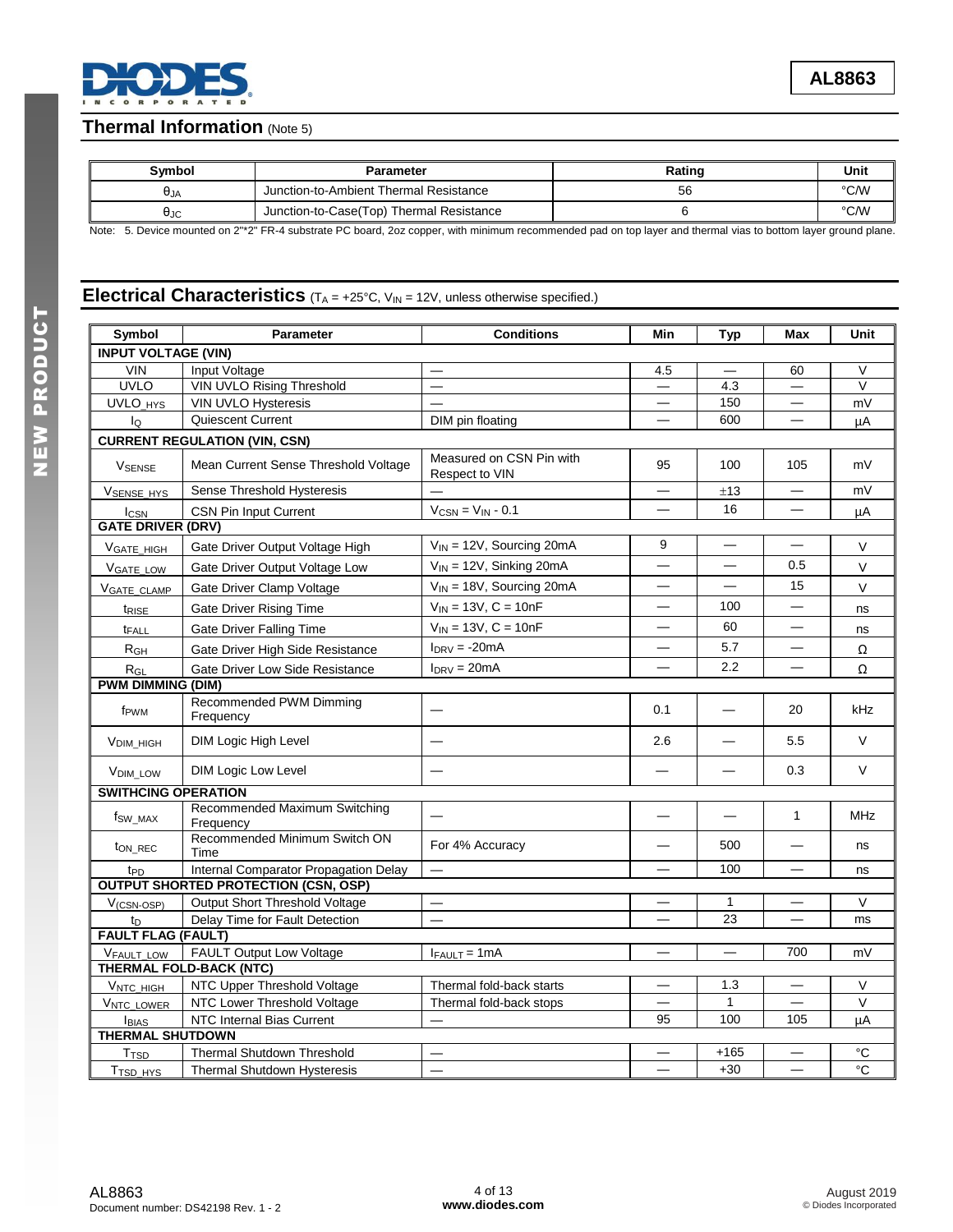

# **Typical Performance Characteristics** (TA = +25°C, V<sub>IN</sub> = 12V, unless otherwise noted).

#### **Quiescent Current vs. Input Voltage Quiescent Current vs. Temperature**



**Sense Threshold Voltage vs. Input voltage Sense Threshold Voltage vs. Temperature** 



**NTC Bias Current vs. Input Voltage NTC Bias Current vs. Temperature** 



Temperature  $(^{\circ}C)$ 

 $-40 - 30 - 20 - 10$ 

510

Quiescent Current ( $\mu$ A)

-50 -40 -30 -20 -10 0 10 20 30 40 50 60 70 80 90 100 110 120 130





AL8863 Document number: DS42198 Rev. 1 - 2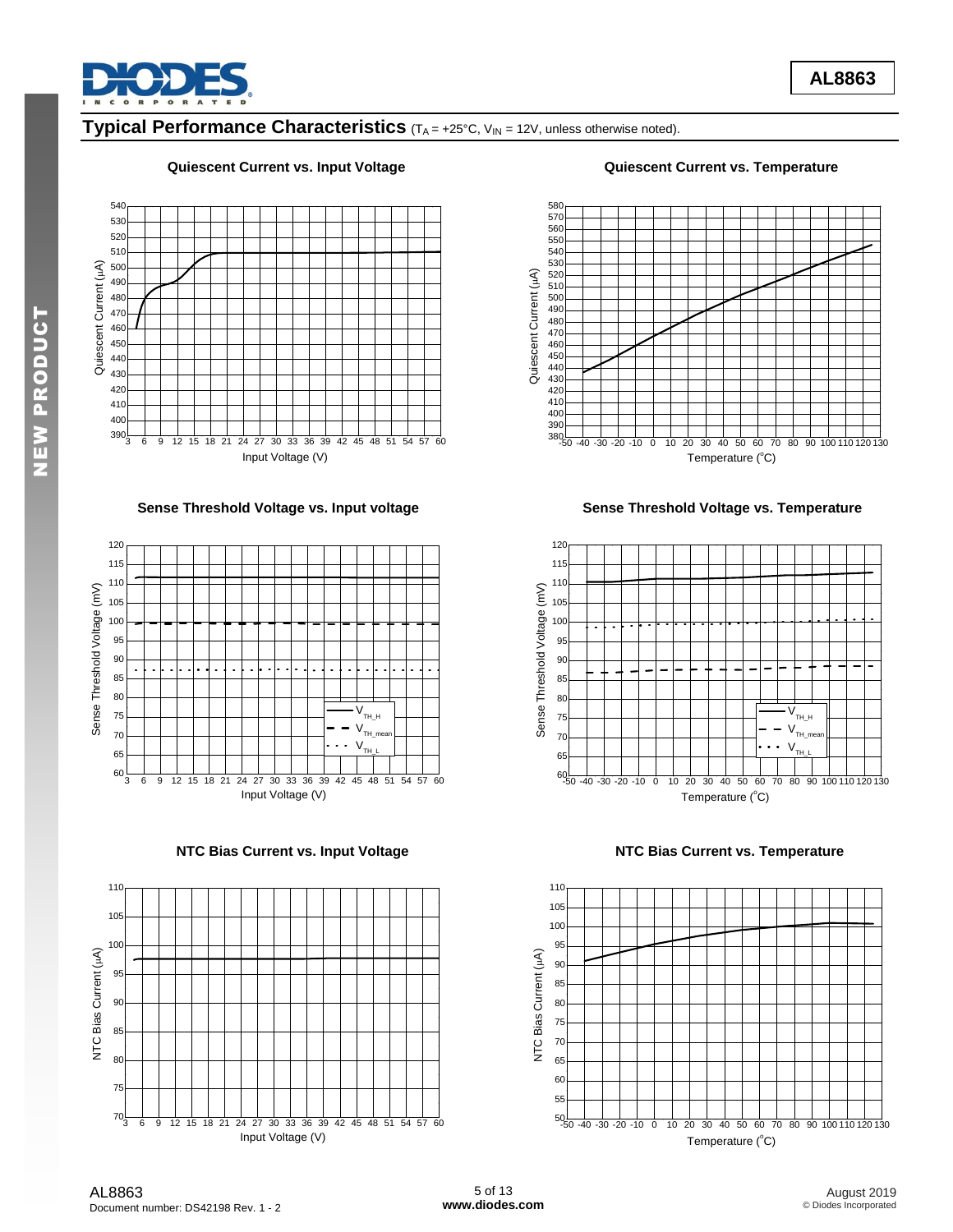

# **Typical Performance Characteristics** (continued) (TA = +25°C, V<sub>IN</sub> = 12V, unless otherwise noted).

#### **Output Short Threshold Voltage vs. Input Voltage Output Short Threshold Voltage vs. Temperature**









#### **PWM Dimming (VIN = 40V, 6LEDs, 47μH, R<sup>S</sup> = 0.033Ω) Thermal Fold-Back (VIN = 40V, 6LEDs, 47μH, R<sup>S</sup> = 0.033Ω) Output Current vs. NTC Pin Voltage**

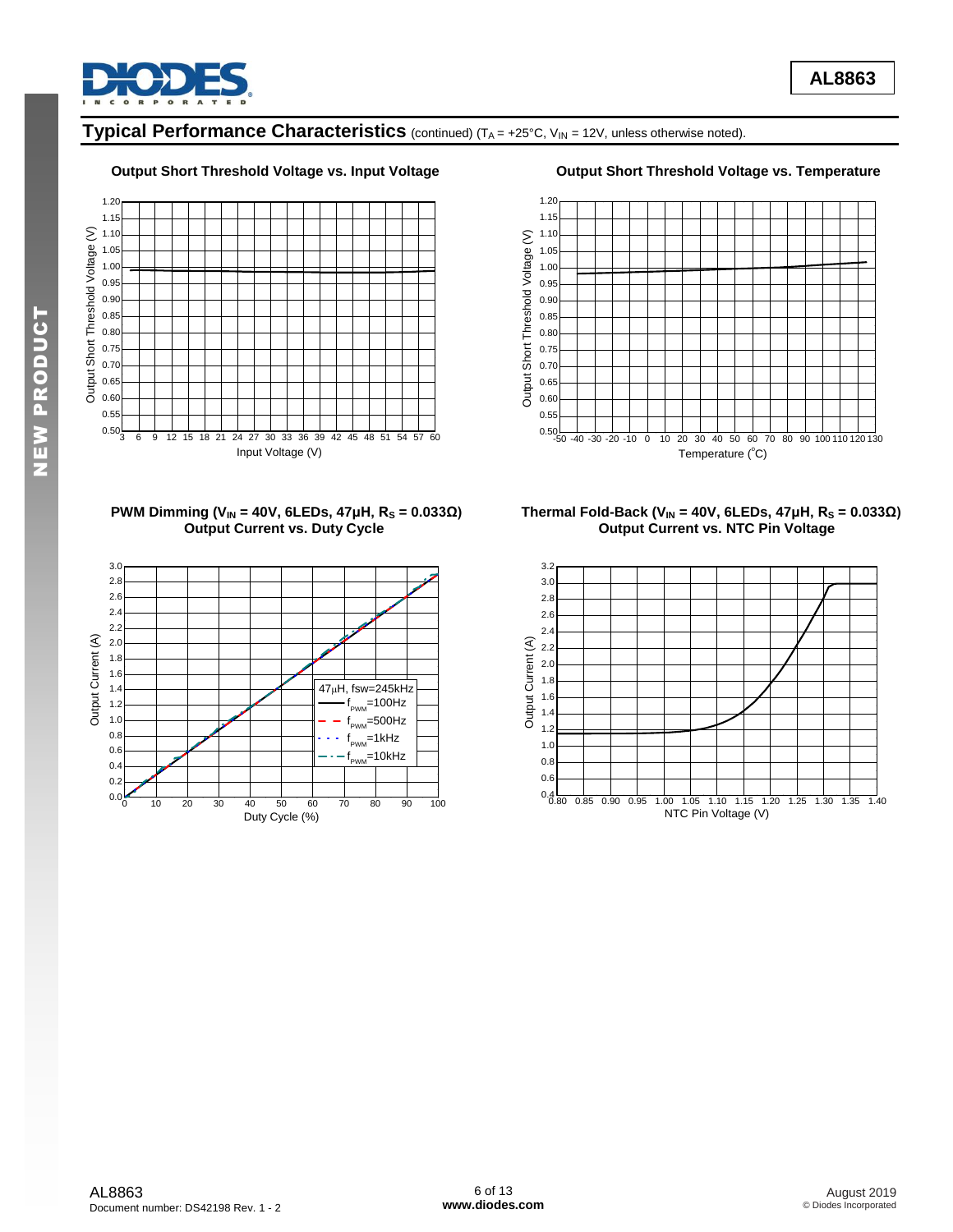

## **Application Information**

The AL8863 is a hysteretic mode step-down LED controller and is available in thermal enhanced SO-8EP package.

#### **AL8863 Operation**

In normal operation, when normal input voltage is applied at VIN, the DRV outputs high and output switch Q1 is turned on. Current starts to flow through sense resistor R1, LEDs, inductor L1 and output switch Q1. The current ramps up linearly, and the ramp-up rate is determined by the input voltage VIN, VOUT and the inductor L1.

This rising current produces a voltage ramp across R1. The internal circuit of the AL8863 senses the voltage across R1 and applies a proportional voltage to the input of the internal comparator. When this voltage reaches an internally set upper threshold, the DRV outputs low and output switch Q1 is turned off. The inductor current continues to flow through R1, LEDs, L1 and diode D1, and back to the supply rail, but it decays, with the rate determined by the forward voltage drop of LEDs and the diode D1.

This decaying current produces a falling voltage on R1, which is sensed by the AL8863. A voltage proportional to the sense voltage across R1 will be applied at the input of internal comparator. When this voltage falls to the internally set lower threshold, the DRV outputs high and output switch Q1 is turned on again.

This switch-on-and-off cycle continues to provide the average LED current set by the sense resistor R1.

#### **LED Current Configuration**

The nominal average output current in the LED(s) is determined by the value of the external current sense resistor  $(R_{\text{SET}})$  connected between VIN pin and CSN pin, according to:

$$
I_{\text{OUT(NOM)}} = \frac{0.1}{R_{\text{SET}}}
$$

The table below gives values of nominal average output current for several preferred values of current setting resistor (R<sub>SET</sub>) in the *Typical Application Circuit* shown on page 2.

| $R_{\text{SET}}(\Omega)$ | <b>Nominal Average Output Current (mA)</b> |  |  |
|--------------------------|--------------------------------------------|--|--|
| 0.1                      | 1000                                       |  |  |
| 0.033                    | 3000                                       |  |  |
| 0.02                     | 5000                                       |  |  |

The above values assume that the DIM pin is floating and at a nominal reference voltage for internal comparator.

#### **PWM Dimming**

LED current can be adjusted digitally, by applying a low frequency pulse-width-modulated (PWM) logic signal to the DIM pin to turn the device on and off. This will produce an average output current proportional to the duty cycle of the PWM signal. To achieve a high resolution, the PWM frequency is recommended to be lower than 500Hz, however higher dimming frequencies can be used, at the expense of dimming dynamic range and accuracy. Typically, for a PWM frequency of 500Hz the accuracy is better than 1% for PWM ranging from 1% to 100%.

The accuracy of the low duty cycle dimming is affected by both the PWM frequency and also the switching frequency of the AL8863. For best accuracy/resolution the switching frequency should be increased while the PWM frequency should be reduced.

The DIM pin is designed to be driven by both 3.3V and 5V logic levels directly from a logic output with either an open drain output or push pull output stage.

#### **Soft Start**

The AL8863 does not have in-built soft-start action – this provides very fast turn on of the output, improving PWM dimming accuracy.

Nevertheless, adding an external capacitor from the DIM pin to ground will provide a soft-start delay. This is achieved by increasing the time for the DIM voltage rising to the turn-on threshold and by slowing down the rising rate of the control voltage at the input of hysteresis comparator. The additional soft start time is related to the capacitance between DIM and GND, and the typical value will be approximately 0.06ms/nF.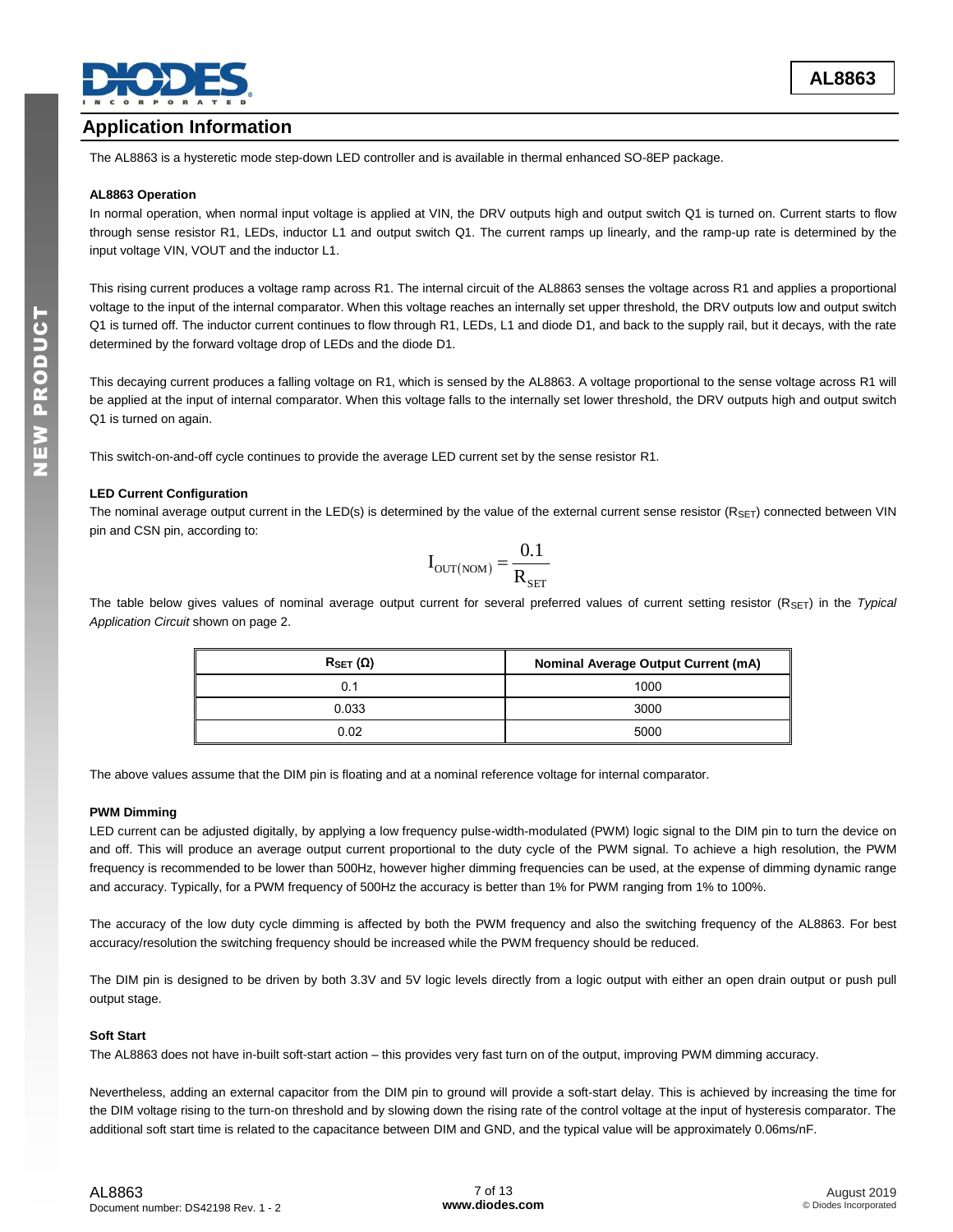

### **Application Information (continued)**

#### **LED Open-Circuit Protection**

The AL8863 has by default open LED protection. If the LEDs should become open circuit, the resulted voltage drop on sensing resistor is nearly zero and the DRV pin output will be constantly high, leading to output voltage VOUT equals VIN. No excessive voltages will be seen by the AL8863 and external components. If open circuit condition lasts for continuous 416µs, FAULT goes low. Once open circuit condition is removed, the AL8863 resumes normal operation and FAULT resumes high.

For PWM dimming operation, ensure at least one switching cycle during each PWM cycle to make FAULT detection correct. FAULT goes low after open circuit condition lasts for accumulated 416µs during on time of PWM cycles.

#### **LED Short-Circuit Protection**

If the LED string should become shorted together (the anode of the top LED becomes shorted to the cathode of the bottom LED), the AL8863 will continue to switch and the output current will still be at the regulated current - so no damages will be caused within the AL8863 and external components. However, the duty cycle at which it operates will change dramatically and the switching frequency will most likely decrease.

The AL8863 includes a dedicated OSP pin, used in combination with CSN pin for LED short circuit fault detection. A resistor divider is set up between CSN node (the anode of LED string) to the cathode of LED string, and the CSN pin and OSP pin senses output voltage. When the differential voltage between CSN and OSP is continuously below 1V for 23ms, FAULT goes low. Once short circuit condition is removed, the AL8863 resumes normal operation and FAULT resumes high.

For PWM dimming operation, ensure at least one switching cycle during each PWM cycle to make FAULT detection correct. FAULT goes low when the differential voltage between CSN and OSP is continuously below 1V for 23ms.

#### **Over-Temperature Protection**

The AL8863 includes Over-Temperature Protection (OTP) circuitry to protect the device from excessive heat damage. When the junction temperature exceeds approximately +165°C, the AL8863 is forced to shutdown and FAULT goes low. Once the junction temperature cools down by approximately +40°C, the AL8863 automatically restarts and FAULT resumes high.

#### **Thermal Fold-Back Operation**

The AL8863 includes a programmable thermal fold-back feature to reduce power dissipation at high ambient temperature. An external NTC thermistor can be connected from NTC pin to GND as shown below. The NTC bias current is 100µA, flowing across the NTC thermistor and generating a voltage on the NTC pin. The AL8863 monitors the voltage on the NTC pin and reduces output current if the voltage on this pin falls below 1.3V. The value of NTC thermistor can be adjusted to set the voltage on the NTC pin to 1.3V at the required temperature threshold Tbreak. The output current is gradually reduced to 35% of its nominal value until the voltage on the NTC pin falls below 1V if the temperature continues to rise.



#### **Fault Indicator (FAULT)**

The AL8863 includes an active low, open-drain Fault indicator (FAULT). The FAULT pin goes low when one of the following conditions occurs:

- (1) Open circuit across the LED string
- (2) Short circuit across the LED string

(3) Over-temperature condition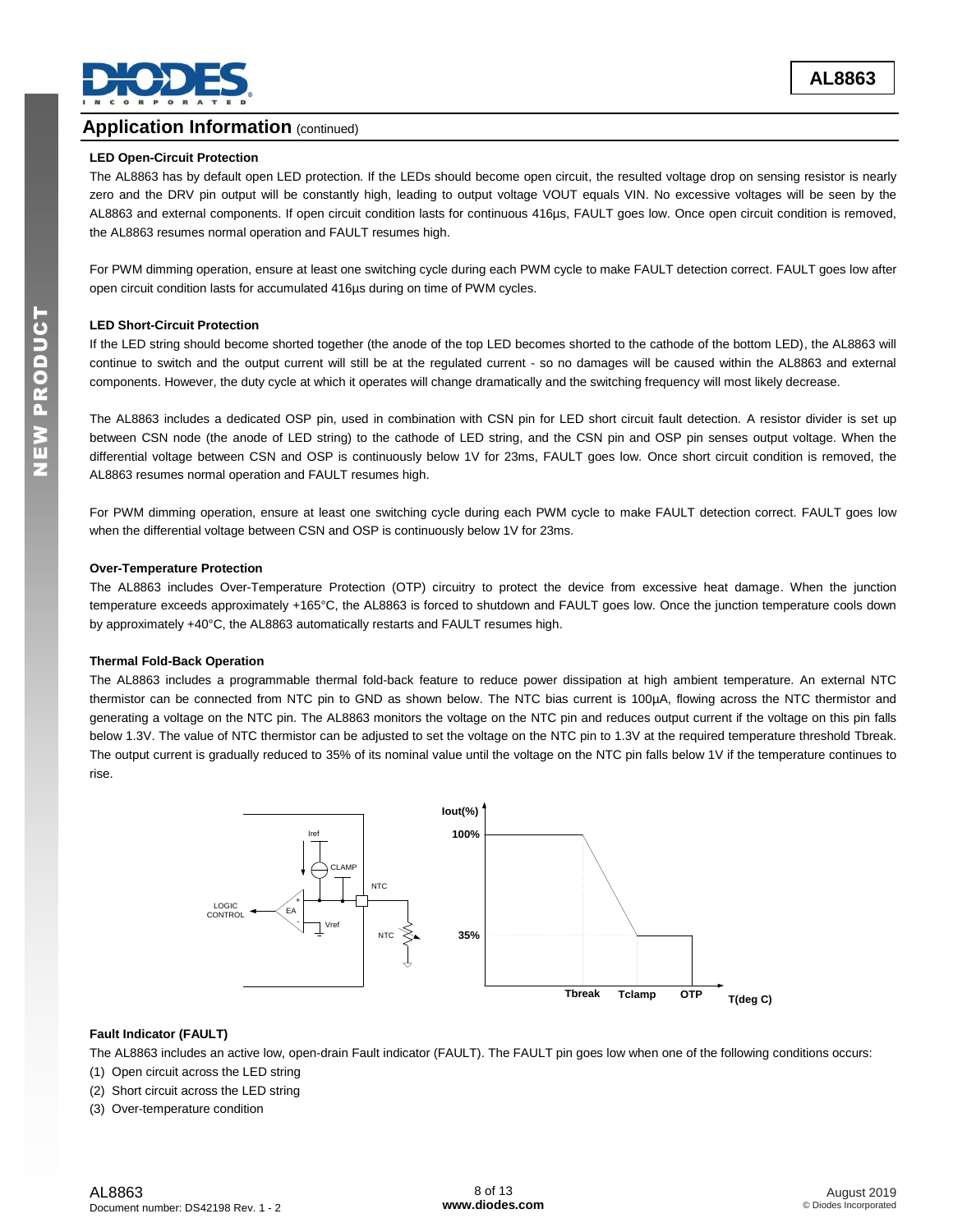

**AL8863**

## **Application Information (continued)**

The following table summarizes the device behavior under fault condition.

| <b>FAULT</b>                    | <b>Detection</b>                                | <b>Action</b>                                                                                                                                                                                                                                                                                                                                                                                                                                                                                                                                                                                         |
|---------------------------------|-------------------------------------------------|-------------------------------------------------------------------------------------------------------------------------------------------------------------------------------------------------------------------------------------------------------------------------------------------------------------------------------------------------------------------------------------------------------------------------------------------------------------------------------------------------------------------------------------------------------------------------------------------------------|
| Open-circuit across LED string  | DRV high lasts for<br>accumulated 416us         | When open circuit occurs, the resulted voltage drop on sensing resistor is<br>nearly zero and the DRV pin output will be constantly high, leading to output<br>voltage VOUT equals VIN. No excessive voltages will be seen by the AL8863<br>and external components.<br>If open circuit condition lasts for accumulated 416us, FAULT goes low. The<br>AL8863 resumes normal operation and FAULT resumes high once fault<br>condition is removed.<br>Note: for PWM dimming operation, ensure at least one switching cycle during each PWM<br>cycle to make FAULT detection correct.                    |
| Short-circuit across LED string | $V$ <sub>(CSN-OSP)</sub> < 1V lasts for<br>23ms | When short circuit occurs, the AL8863 will continue to switch and the output<br>current will still be at the regulated current, no damages will be caused. The<br>duty cycle at which it operates will change dramatically and the switching<br>frequency will most likely decrease.<br>If $V_{\text{(CSN-OSP)}} < 1V$ lasts for continuous 23ms, FAULT goes low. The AL8863<br>resumes normal operation and FAULT resumes high once fault condition is<br>removed.<br>Note: for PWM dimming operation, ensure at least one switching cycle during each PWM<br>cycle to make FAULT detection correct. |
| Over-temperature condition      | $T_{\rm J}$ > +165°C                            | When the junction temperature exceeds approximately $+165^{\circ}$ C, the AL8863<br>is forced to shutdown and FAULT goes low. A start up sequence is initiated<br>and FAULT resumes high when the junction temperature drops by +40°C.                                                                                                                                                                                                                                                                                                                                                                |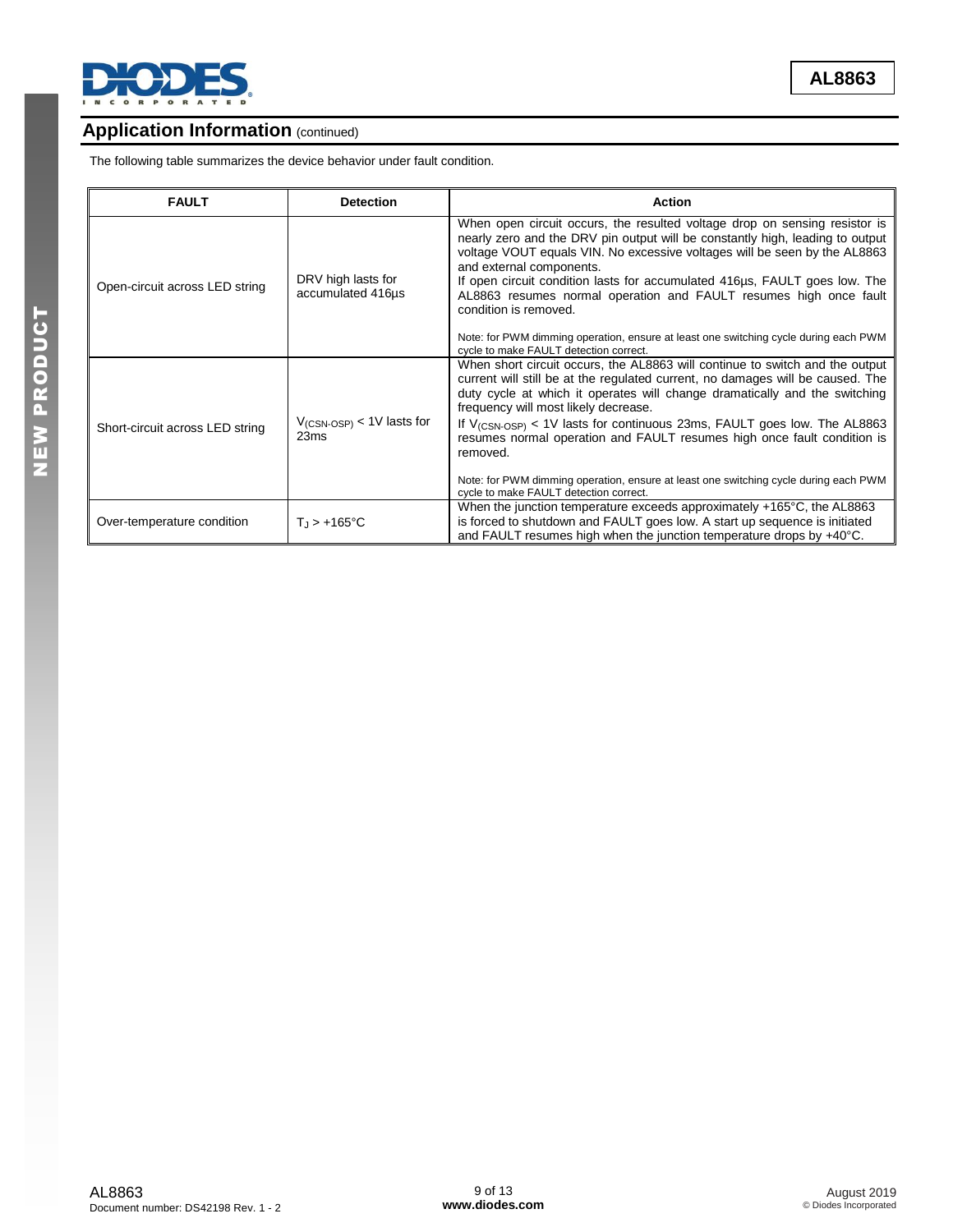

## **Ordering Information**



## **Marking Information**

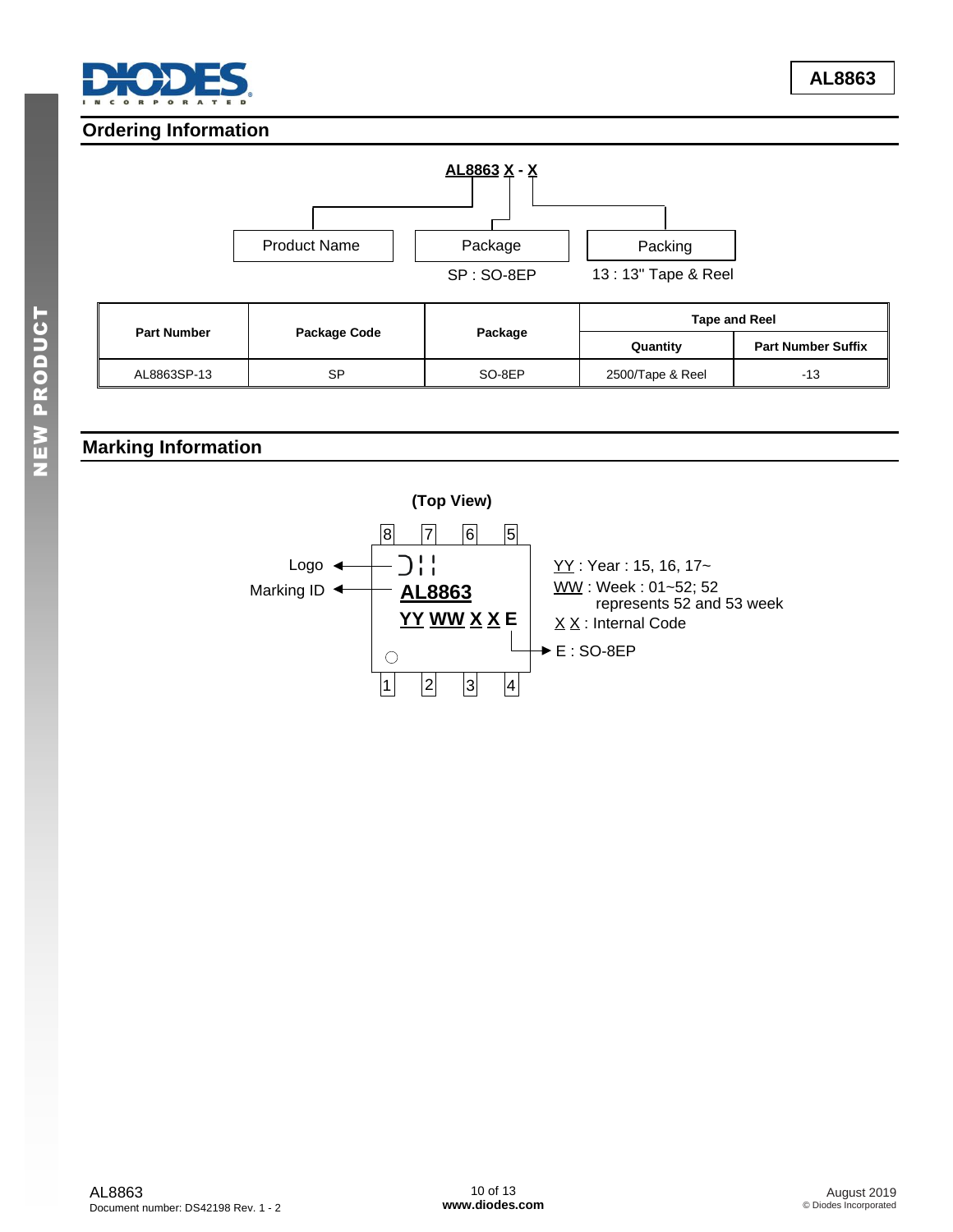

## Package Outline Dimensions (All dimensions in mm.)

#### **(1) Package Type: SO-8EP**



Note: Eject hole, oriented hole and mold mark is optional.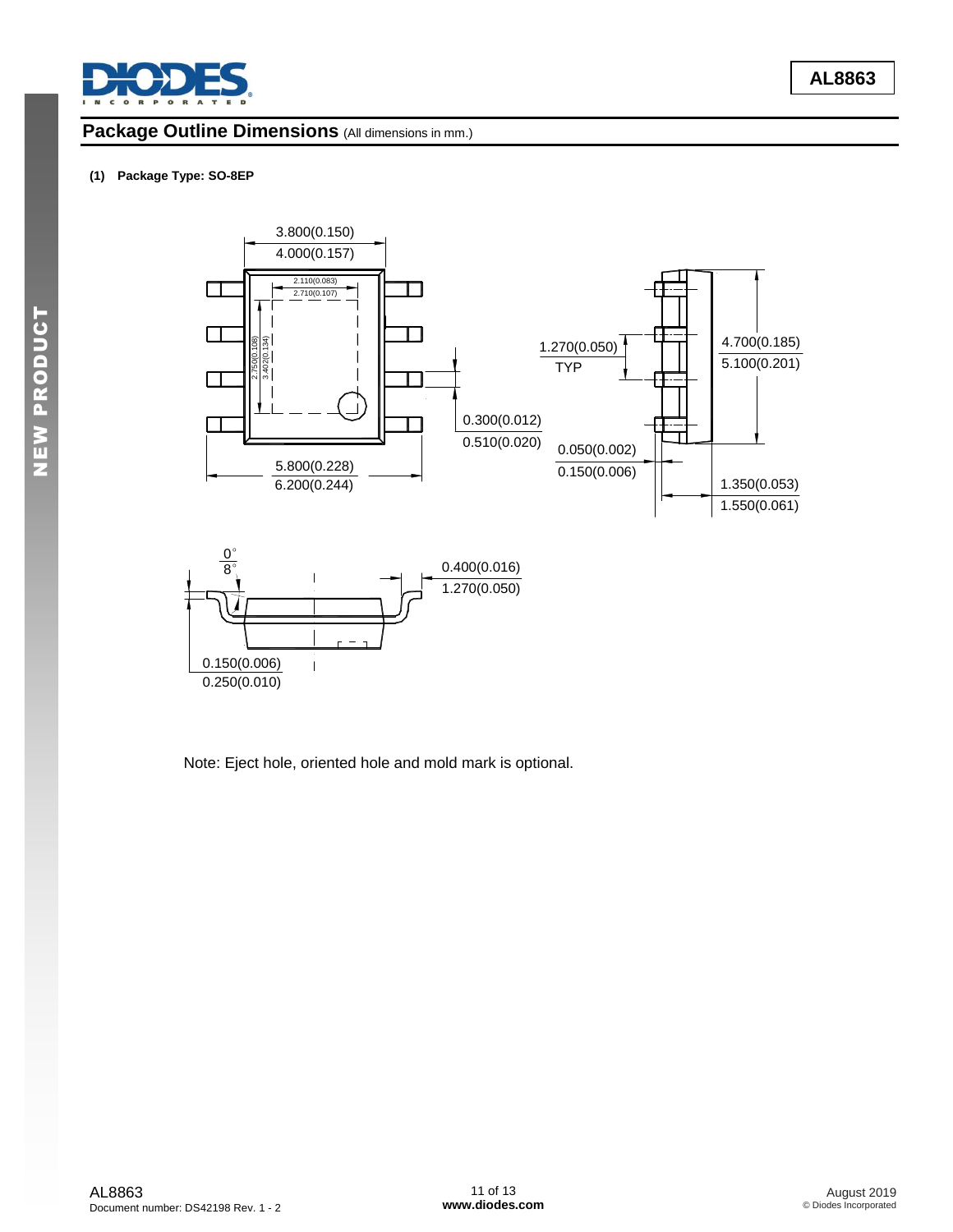

# **Suggested Pad Layout**

#### **(1) Package Type: SO-8EP**



| <b>Dimensions</b> |             |             |             |             |             |             |             |
|-------------------|-------------|-------------|-------------|-------------|-------------|-------------|-------------|
|                   | (mm)/(inch) | (mm)/(inch) | (mm)/(inch) | (mm)/(inch) | (mm)/(inch) | (mm)/(inch) | (mm)/(inch) |
| Value             | 6.900/0.272 | 3.900/0.154 | 0.650/0.026 | .500/0.059  | 3.600/0.142 | 2.700/0.106 | 1.270/0.050 |